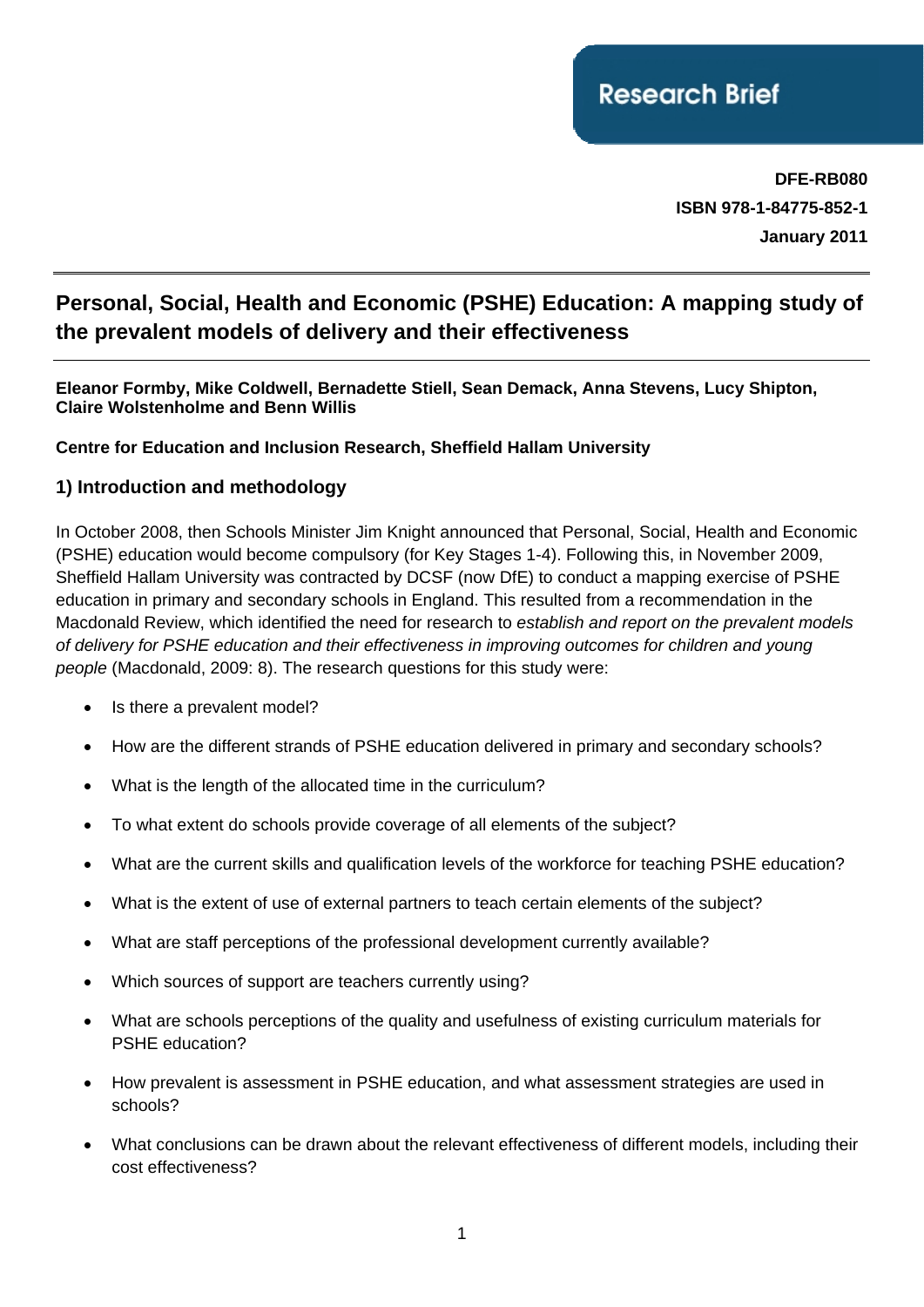These issues were addressed through a two strand methodology, including a *nationally representative survey* of 923 primary and 617 secondary schools (sent to 4278 primary and 1810 secondary schools, equating to response rates of 22% and 34% respectively). This was followed by in-depth *case studies* with fourteen schools (in five different local authorities), involving 260 individuals. These case studies allowed for analyses at three levels (local authority, strategic, delivery), and involved individual interviews or group discussions with the following groups: local authority (LA) Healthy Schools consultants/advisors; LA PSHE education consultants/advisors; other appropriate LA staff e.g. sex and relationships education (SRE) advisors; school leadership team (SLT) representatives; school PSHE education leads/coordinators; school governors; school improvement partners (SIPs); teachers/other appropriate school staff; pupils, and parents.

# **2. Key findings**

 $\overline{a}$ 

# **2.1 Schools strategic approaches to the provision of PSHE education**

Almost all schools surveyed had a clearly identified PSHE education lead. There was a clear school PSHE education policy in more than 9 in10 primary schools and 8 in 10 secondaries, and PSHE education was part of the school plan in about 70% of primaries and secondaries. There was a member of SLT charged with supporting PSHE education in 72% of primaries and 86% of secondaries, with a governor supporting PSHE education in around half of primary and secondary schools.

In the case studies, in general, PSHE education had a higher status amongst leaders, staff and pupils in primary schools compared with secondary schools; this was largely related to the value placed on social and emotional aspects of learning (SEAL) which was interlinked with PSHE education in various ways. All of the case study primary schools emphasised the role of PSHE education in *personal development*  (emotional development and life skills) and *social development* (relationship development and understanding issues facing others). Some schools made clear connections between PSHE education and developing learning and standards. Personal development was rarely mentioned in secondary schools, the focus being largely on social life skills, with no clear links to learning more broadly.

# **2.2 Delivery models and curriculum provision**

The predominant delivery model for PSHE education at both primary and secondary level was through discrete PSHE education lessons. At primary level, this was followed by SEAL lessons, integration across the curriculum, and as part of the other subject lessons. At secondary level, outside of PSHE education lessons, the most common delivery models were drop-down days<sup>[1](#page-1-0)</sup>, within other subject lessons, integration across the curriculum, and in tutor/form group time. When data was analysed by school type, at KS1, voluntary controlled schools (82%) where more likely to teach PSHE education within discrete PSHE lessons than voluntary aided (74%) or community (71%) schools. At KS2, voluntary controlled schools were more likely to teach PSHE education through integration across the curriculum (70% compared with 62% of voluntary aided and 57% of community schools). At KS3, foundation schools were more likely that other schools to use drop-down or themed days as part of their PSHE education provision (63% compared with 55% of community schools, and 47% and 42% respectively of voluntary aided and voluntary controlled

<span id="page-1-0"></span> $1$  Drop-down days refer to the suspension of normal timetabling to provide dedicated (themed) provision to pupils that day.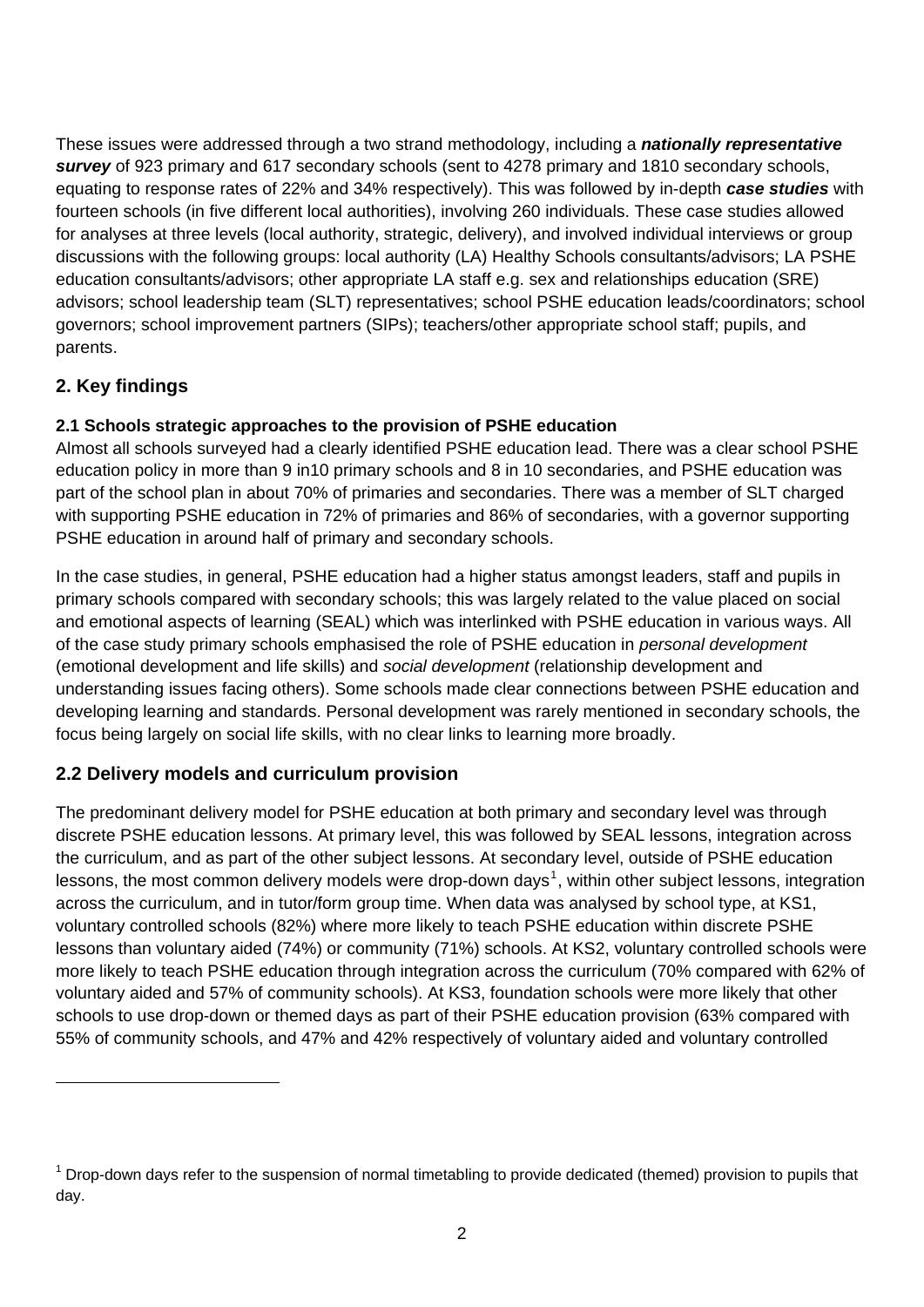schools). At KS4, foundation and voluntary aided schools (both 54%) were more likely to use drop-down or themed days than community (46%) or voluntary controlled (25%) schools.

At primary level, emotional health and wellbeing was taught weekly by around three quarters of responding schools. By contrast, SRE; drugs, alcohol and tobacco (DAT) education; enterprise education, and personal finance were taught once a year or less by between 59% and 74% of primary schools. Over half of all secondary schools were providing all elements of PSHE education once a year or less (except emotional wellbeing which just under half provided once a year or less).

A little over half of primary schools said they covered all PSHE education elements; 40-43% covered some elements (depending on year group). Between 63% and 70% of secondary schools (dependant on year group) were teaching all PSHE education elements at KS3 and KS4 (38% at post-16). Around a third were teaching some elements (except at post-16 where 48% taught some and 14% alone).

Overall, the economic wellbeing elements of PSHE education were often seen as separate, and rarely or poorly fully integrated into PSHE education planning and delivery in case study schools. It was often led and taught by different members of staff from the personal wellbeing elements, and seldom given the same priority or prominence.

# **2.3 Workforce, support and materials**

28% of primary schools and 45% of secondaries surveyed had one or more members of staff holding the national PSHE education qualification; 38% of primaries and 32% of secondaries had members of staff who had undertaken non-accredited PSHE education CPD. However, it was not easy for primary teachers to be released or funded for PSHE education CPD: only 41% said it was easy to be released, and just 26% felt it was easy to get funding. It was even more difficult in secondary schools: 28% said it was easy to be released (51% disagreed), and 21% felt it was easy to get funding (53% disagreed).

Case study data highlighted the value placed on the *expertise* provided by a wide range of external groups, although care needed to be taken over the quality and timing of delivery. LA support of various kinds was also valued by case study schools, including facilitating networks and providing expert delivery and/or access to CPD.

A range of sources of materials were used in primary and secondary case study schools. *Official* sources were used and seen to be valuable across the primary case study sample, particularly SEAL materials. Secondary schools were notably less clear about the range and value of such resources. *Other national sources* were used for particular elements by primary schools (e.g Personal Finance Education Group materials). A greater range of such sources were used (and more frequently) by secondary schools. *LA and other local sources* were valued by primary schools for their relevance to the specific context of the school, and were particularly useful for elements of PSHE education not covered by SEAL. LA's were also valued as *quality assurers* of materials and other resources. Secondary schools used LA resources less often.

# **2.4 Assessment**

*Immediate, informal teacher assessment* in the form of teacher observation and verbal feedback from teachers was used in 98% of primary schools surveyed, and 95% of secondary schools. Types of *pupil feedback* (pupil self-assessment and – less commonly – peer assessment) were used in around 90% of both primary and secondary schools. *Written feedback* in the form of pupil progress records/portfolios and other written assessment was used in around half of primary schools, and about two thirds of secondaries. PSHE education was known to be referred to in the school assessment policy in just over a third of primary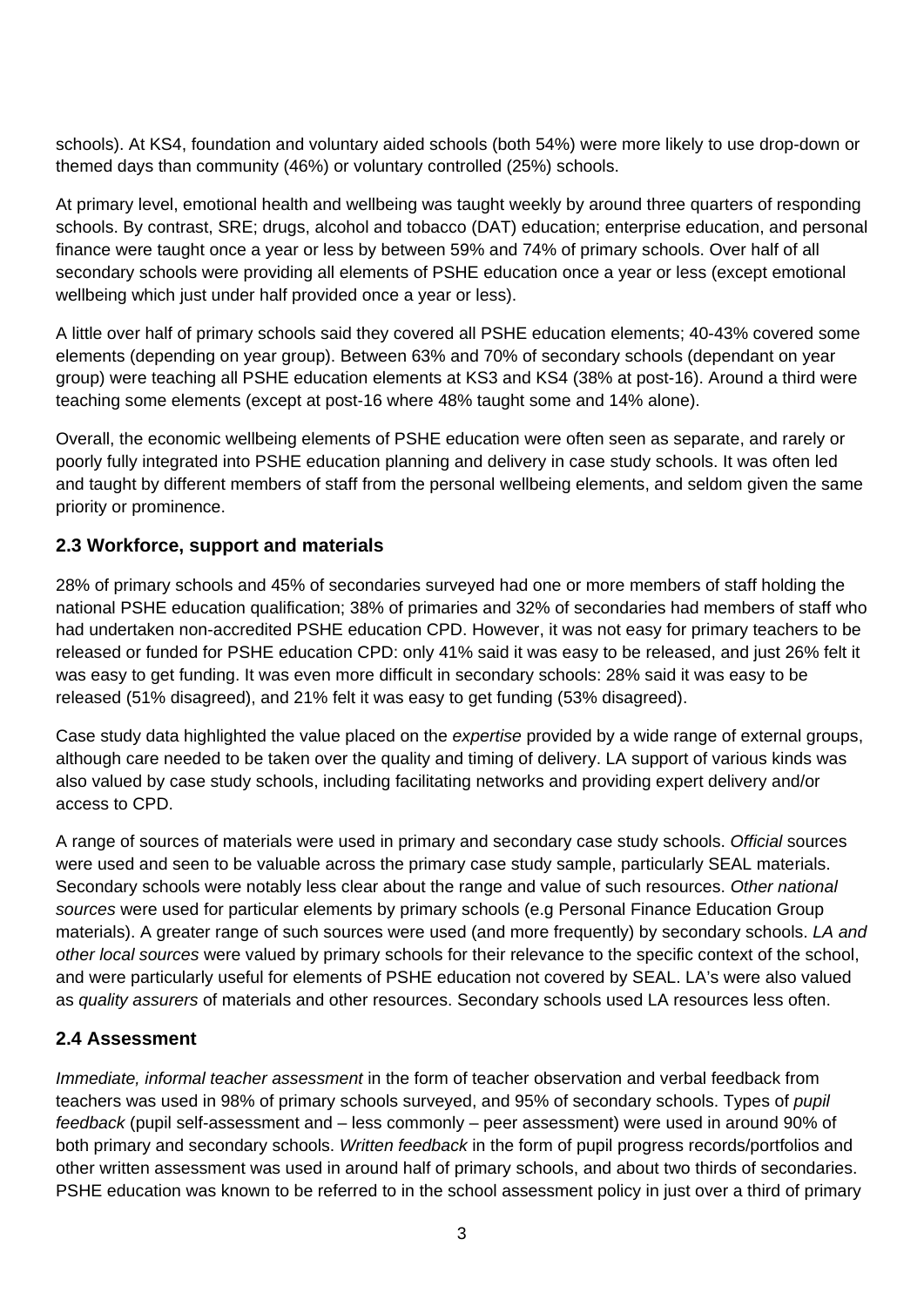and secondary schools, and QCDA end of Key Stage statements were known to be used in a similar proportion of schools.

Case study schools were in one of four focus groups:

- against (formal) assessment, since other evidence can be used, it would alter the character of PSHE education, and could be laborious;
- unsure about using assessment, either because they were unclear how to do it or wanted support;
- in favour of, and using, informal assessment such as pupil self-assessment and teacher observation;
- in favour of (but not using) formal assessment (secondary level), since this would increase the status of PSHE education, and using formal assessment (primary only), such as levelling pupils according to age-related expectations.

PSHE education was commented on in reports in 87% of primary schools surveyed and 68% of secondaries; arrangements were made at parents evenings/consultations to discuss PSHE education in just over two thirds of primary schools and in around half of secondaries.

#### **2.5 Measuring outcomes and effectiveness**

A range of positive PSHE education outcomes were reported in the case studies (including by pupils themselves), including valuing the opportunity to safely express views and ask questions; welcoming the break in intensity of other subjects; having the opportunity to learn about key issues affecting them in their future and present lives (the real world); improving relationships with others; improves attitudes to health; being able to deal with serious personal difficulties, and improved classroom and playground behaviour. A number of schools articulated difficulties measuring impact in relation to PSHE education that may be outside the school, or very long term.

Responding schools were asked to assess the effectiveness of their delivery of PSHE education and its components: 60% of primary schools viewed their PSHE education as effective, and 34% viewed it as very effective; for secondary schools the figures were 62% and 29% respectively. Diet/nutrition and healthy lifestyles, safety education and - most strongly – emotional health and wellbeing were viewed as particularly effective, with less than 5% of primaries in each case seeing these elements as being less than effective. Personal finance/financial capability and enterprise education were seen to be by far the least effective elements in primary schools, with about half viewing these elements as less than effective. All individual elements of PSHE education were viewed quite positively by secondary schools, with between just 6% and 14% viewing each as less than effective, with the exceptions of work-related learning, personal finance/financial capability and enterprise education (a little over a quarter viewed each of these as less than affective).

Statistical modelling was used to examine associations between a range of potential PSHE education and non-PSHE education factors on the one hand, and effectiveness (measured by perceived effectiveness and three Ofsted school inspection grades linked to moral development, healthy lifestyles, and workplace/economic skills) on the other.

For primary schools, higher perceived effectiveness was related to: delivering all seven elements of PSHE education; use of pupil progress records and QCDA end of Key Stage statements; inclusion of PSHE education in the school assessment policy; PSHE education being discussed at parents evenings; staff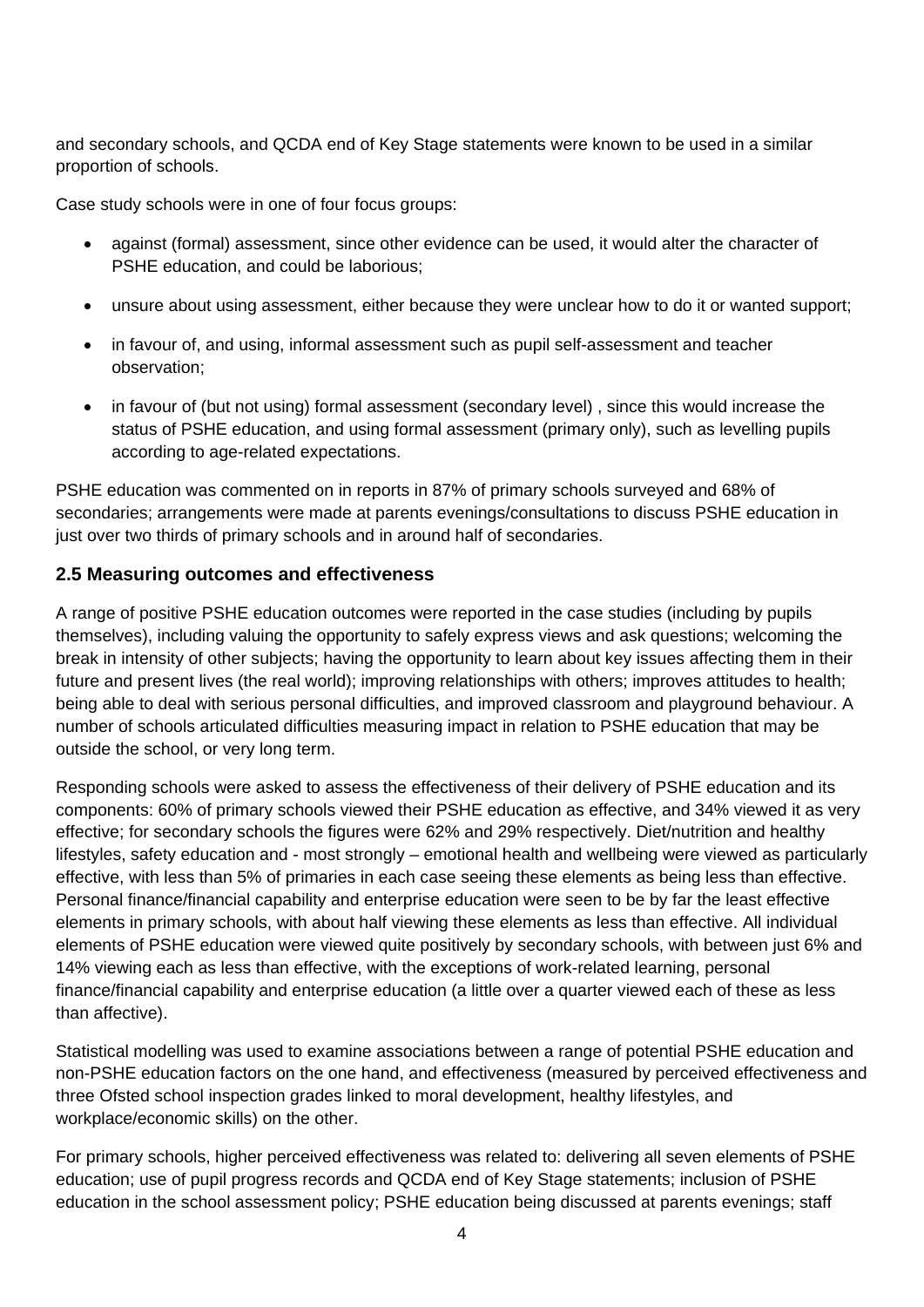awareness of PSHE education CPD opportunities: pupils being included in PSHE education evaluation, and the PSHE education coordinator being paid and given time for their role.

For secondary schools, higher perceived effectiveness was related to: use of discrete PSHE education lessons; delivery of PSHE education by the PSHE education coordinator; use of pupil progress records; inclusion of PSHE education in the school assessment policy; PSHE education being discussed at parents evenings, and parents/carers and external agencies being included in PSHE education evaluation.

# **3. Concluding discussion**

# **3.1 Effective delivery of PSHE education: Integrated and fragmented approaches**

The evidence from this study suggests that schools with successful PSHE education are more likely to have the following features: a coherent, progressive curriculum across the full range of elements, core curriculum time, well resourced delivery, and CPD opportunities. They are more likely to work in a context of clear support from senior leaders, and motivated, rewarded PSHE education leaders. These schools are more likely to see the role of PSHE education as supporting both life skills *and* pupil learning, and align this with their vision of the purpose of schooling more broadly.

The least effective delivery was associated with a lack of a coherent PSHE education programme, often with elements missing or covered with repetition in different years, and severe weaknesses in elements beyond SEAL in primary schools. In these schools, PSHE education was less likely to be seen as central to leaders. Core curriculum time was often missing or easily subsumed by wider curriculum requirements, with some elements entirely or partly dealt with in drop-down days or via untrained tutors. In these schools, pupils often found delivery boring or not relevant to their learning, or wider lives.

These features are linked to the overarching approach to PSHE education each school takes (i.e. the extent to which they see it as important and how/in what way).This approach in on a continuum, from an *integrated* approach ar one end, associated with the most effective delivery, to a *fragmented* approach on the other, associated with less effective delivery.

# **3.2 Support to help develop integrated PSHE education approaches**

To develop practice, schools require support in a number of areas:

- In terms of curriculum and delivery, primary schools need support to develop PSHE education across the full range of elements, particularly in relation to SRE and DAT; both primary and secondary schools had gaps in PSHE education provision, such as dealing with homophobic bullying. There is a particular concern, in both primary and secondary schools, in relation to the economic wellbeing aspects
- The Every Child Matters (ECM) outcomes and associated policies, including Healthy Schools, underpin and support many aspects of PSHE education; this needs to be taken into account in any consideration of policy changes relating to the ECM agenda.
- Local authorities were seen to be important to schools in a number of ways; appropriate support and challenge in relation to PSHE education needs to be provided for schools that are outside of LA control, or where LA support has/may be removed due to funding cuts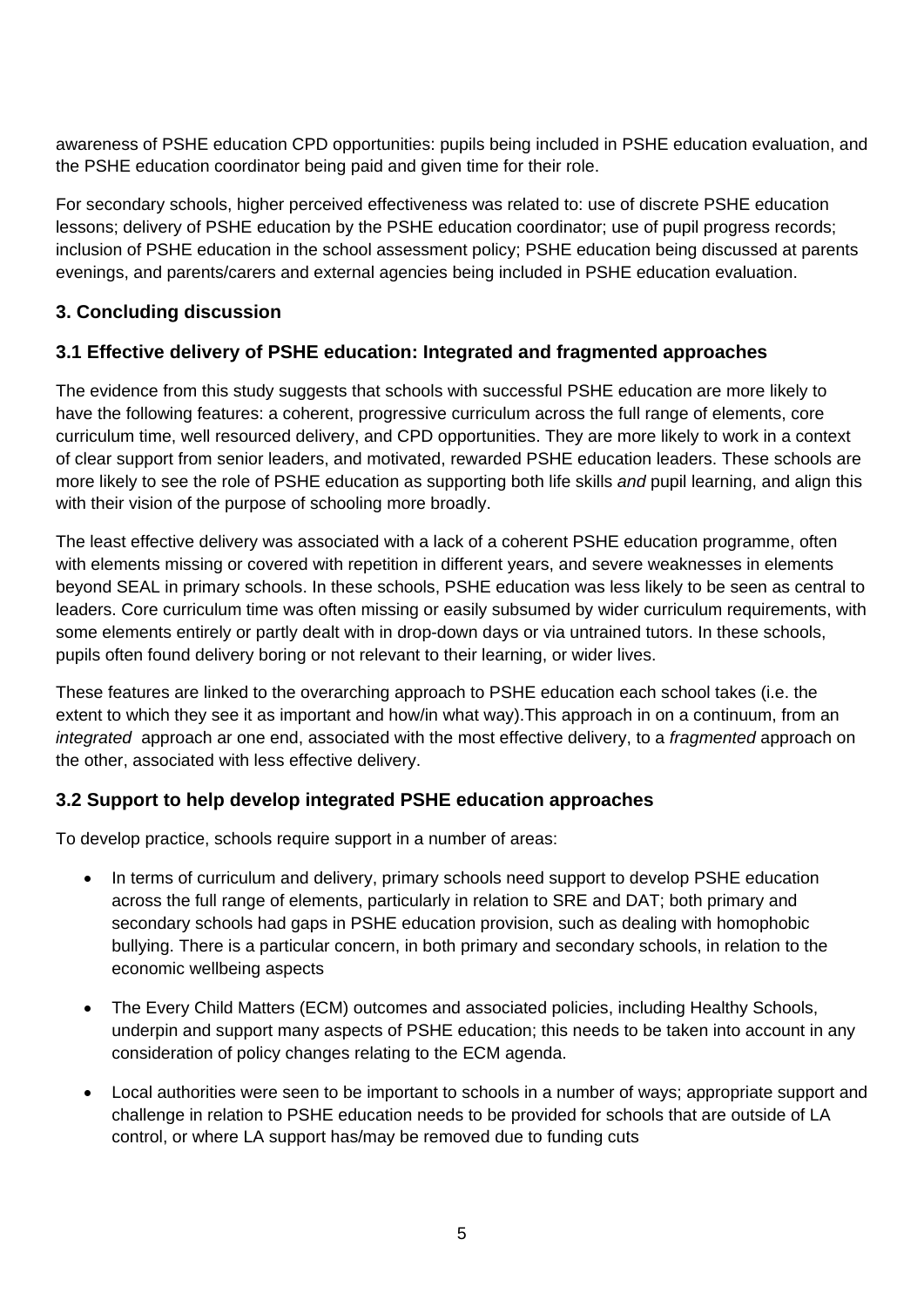- The most effective PSHE education was delivered by well-qualified staff, suggesting that PSHE education CPD qualification should be funded and supported, and appropriate CPD that can be provided in school should be explored
- Assessment and evaluation of PSHE education were both inconsistent areas: because schools had different understandings of PSHE education, their views on assessment also varied, revealing a need for continued work on appropriate assessment in PSHE education
- Where they were given the opportunity, pupils involved in the case studies valued the space that PSHE education provided to lean about key issues affecting them both now and in the future, and to safely ask questions and express views; schools need to be encouraged to engage pupils in PSE education planning and evaluation.

# **3.3 Purpose and status of PSHE education**

This research points to a lack of clear or shared understanding on the nature of and rationale for PSHE education amongst teachers and schools. Whilst there were clear policy drivers in some areas, most clearly concerning emotional wellbeing as related to both ECM outcomes and Ofsted indicators, other areas were not so strongly supported by policy.

Related to this point is the issue of the *purpose* of PSHE education. A schools understanding of the purpose of PSHE education is significant in determining how it approaches delivery. Some schools saw educational attainment and supporting child development as being explicitly linked so that PSHE education played an important role in supporting young people's broader wellbeing. In schools where the emphases was more heavily weighted towards educational attainment, PSHE education was likely to suffer through being awarded less time, support, and crucially status.

# **3.4 PSHE education expertise**

The practice of a subject being taught by teachers of whom upwards of 90% do not have a specialist qualification would rarely or never be applied to other subject specialisms, yet is commonplace, according to the survey data, for PSHE education. This may well contribute to perceptions (and sometimes reality) of lower curriculum status. This led to a lack of confidence amongst some staff, and clearly relates to access to CPD and other support opportunities, as well as staff support or commitment to the subject more generally. Whilst the use of specialist external input can help resolve a lack of confidence or skills amongst teachers, it is important to note that it is expertise and quality that is significant, not being external per se.

# **3.5 External influences**

*Variations* in the provision of certain elements of PSHE education might also be informed by external factors, in addition to internal school factors cited above (such as staffing issues), and there is some evidence to suggest that these impact upon particular PSHE education elements more than others. Whilst the (newer) economic wellbeing aspects may be disadvantaged by a lack of expertise and available resources, certain areas that fall under personal wellbeing may face additional barriers to progress. Schools many, for example have concerns that teaching children and young people about sensitive areas, such as sex and relationships or drugs, can result in negative attention from parents and/or media. This can leave teachers feeling uncomfortable or ill-equipped to deal with these issues.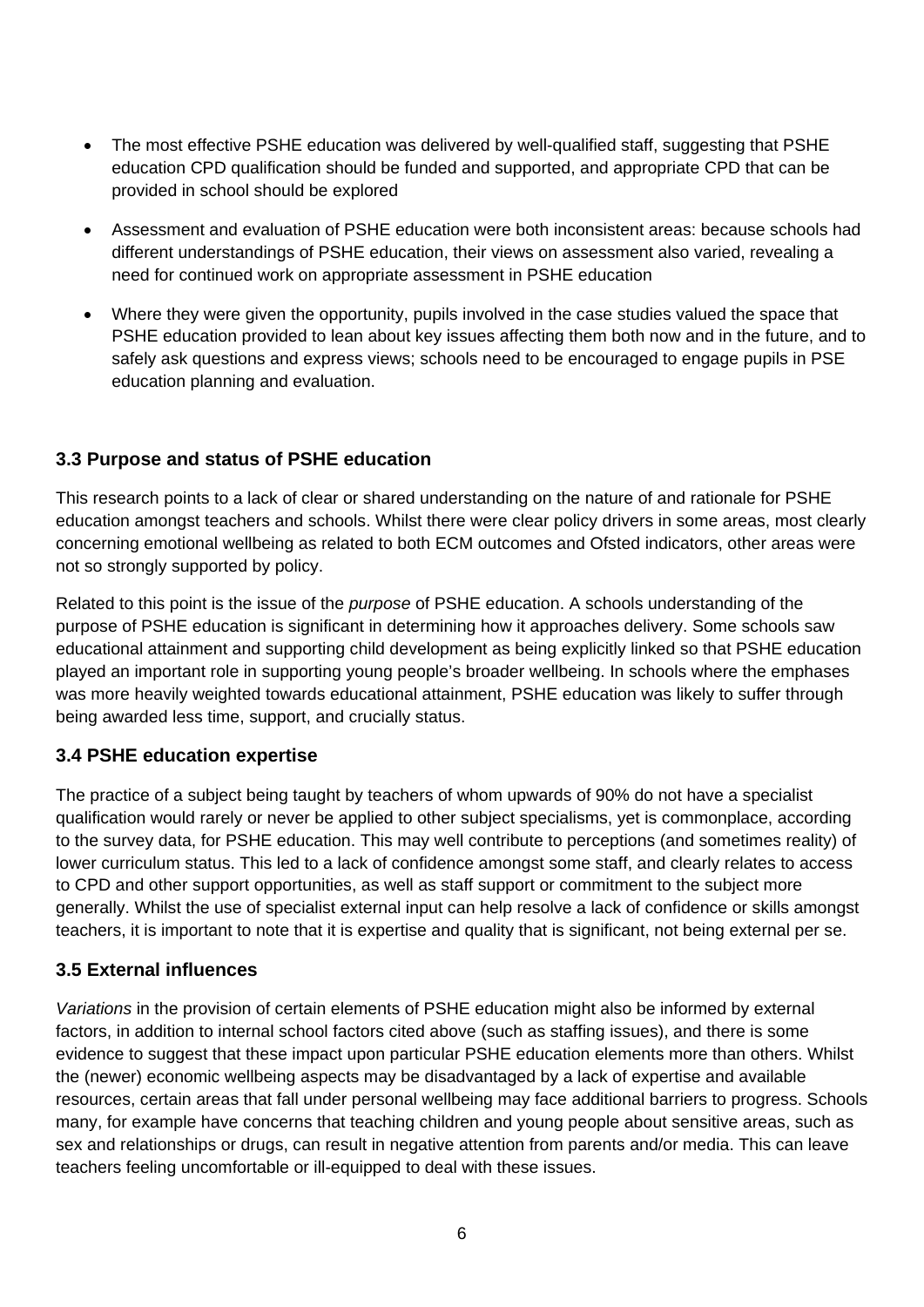#### **3.6 The need for continuing support**

This research offers strong evidence that for many school staff, pupils and stakeholders PSHE education is important in supporting young people's future social and economic lives. To deliver PSHE education successfully, however, as staff identify, there is a need for continued strategic support from both schools and policy-makers.

#### **References**

Macdonald, A, (2009) *Independent Review of the proposal to make Personal, Social, Health and Economic (PSHE) education statutory*. Nottingham: Department for Children, Schools and Families

#### **Acknowledgements**

This project was funded by the Department for Education (formerly DCSF). The authors would like to thank all those schools and individuals who participated in the research; Chris Anderson and Julia Hirst who acted as advisers to the project; the DfE steering group, and colleagues at CEIR who supported the research.

#### **Research team**

Project directors: Mike Coldwell (responsible for survey strand) Bernadette Stiell (responsible for case study strand)

Project manager: Eleanor Formby

- Researchers: Sean Demack (lead statistician) Lucy Shipton Anna Stevens Ben Willis Claire Wolstenholme
- Administrators: Louise Glossop Ian Chesters